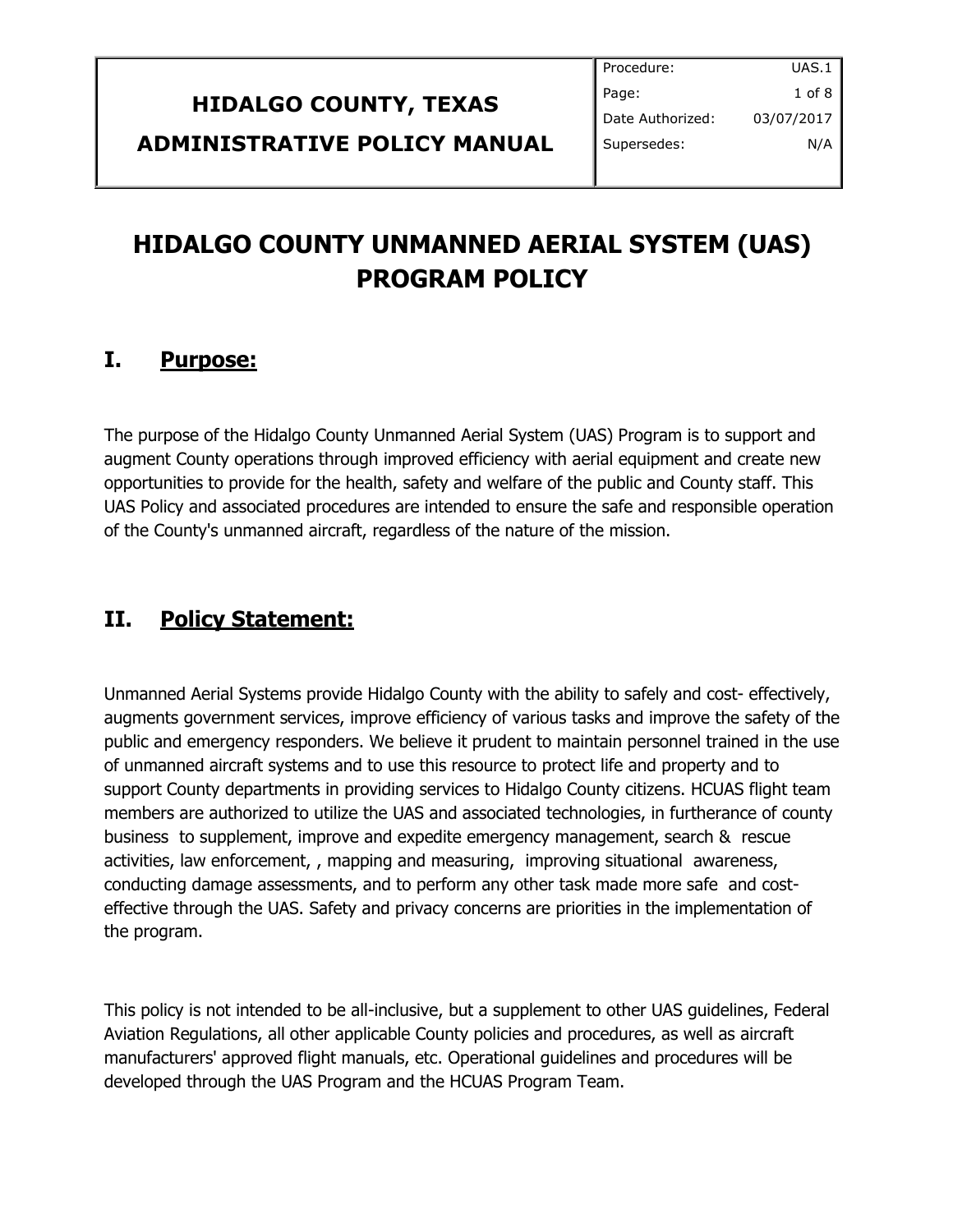|                                     | Procedure:       | UAS.1      |
|-------------------------------------|------------------|------------|
| <b>HIDALGO COUNTY, TEXAS</b>        | Page:            | $2$ of $8$ |
|                                     | Date Authorized: | 03/07/2017 |
| <b>ADMINISTRATIVE POLICY MANUAL</b> | Supersedes:      | N/A        |

# **III. Definitions:**

| AGL:                           | Above Ground Level |                        |                                                                                                                                                                                                                                                          |
|--------------------------------|--------------------|------------------------|----------------------------------------------------------------------------------------------------------------------------------------------------------------------------------------------------------------------------------------------------------|
| COA:                           |                    | specific UAS activity. | Certificate of Waiver or Authorization issued by the FAA granting<br>permission of the requesting agency operating as public aircraft for a                                                                                                              |
| FAA:                           |                    |                        | Federal Aviation Administration.                                                                                                                                                                                                                         |
| <b>FARs:</b>                   |                    |                        | Federal Aviation Regulations. For the purpose of conducting civil UAS<br>operations this is generally 14 CFR Part 107 and Advisory Circular 107-2.                                                                                                       |
| GCS:                           |                    | during a UAS Mission.  | Ground Control System- System of personnel and equipment which<br>controls the UAV flight operation, and sends and receives data or media                                                                                                                |
| Non-Participant:               |                    |                        | A person not involved in the event or operation, however in the<br>area of or directly                                                                                                                                                                   |
| $(s)$ UAS:                     |                    |                        | (Small) Unmanned Aircraft System [14 CFR Part 1 07] - UAV, GCS, flight<br>cameras, data and media collection systems. A sUAS is greater than<br>.55 lbs and less than 55 lbs in flight                                                                   |
|                                |                    |                        | HCUAS Flight Team: The group of individuals responsible for the implementation of any<br>UAS Mission authorized by this policy. This includes at minimum<br>one UAV PIC. This may also include UAV Observers, UAV PMC, and<br>UAS Equipment Operator(s). |
| <b>UAS Mission:</b>            |                    |                        | A Flight operation performed by a UAV including planning, pre-flight<br>operations, deployment, operation of the UAV and post-flight operations.                                                                                                         |
| <b>UAS Equipment Operator:</b> |                    | flight controls.       | Person participating in UAS Mission responsible for<br>operation of any ground-based equipment supporting the UAV apart from                                                                                                                             |
| <b>UAS Program Manager:</b>    |                    |                        | Person Designated by Hidalgo County Executive Office, to<br>implement UAS Program.                                                                                                                                                                       |
|                                |                    |                        | UAS Program Team: The in-house Hidalgo County team that consists of the UAS<br>Program Manager and all UAS Project Coordinators.                                                                                                                         |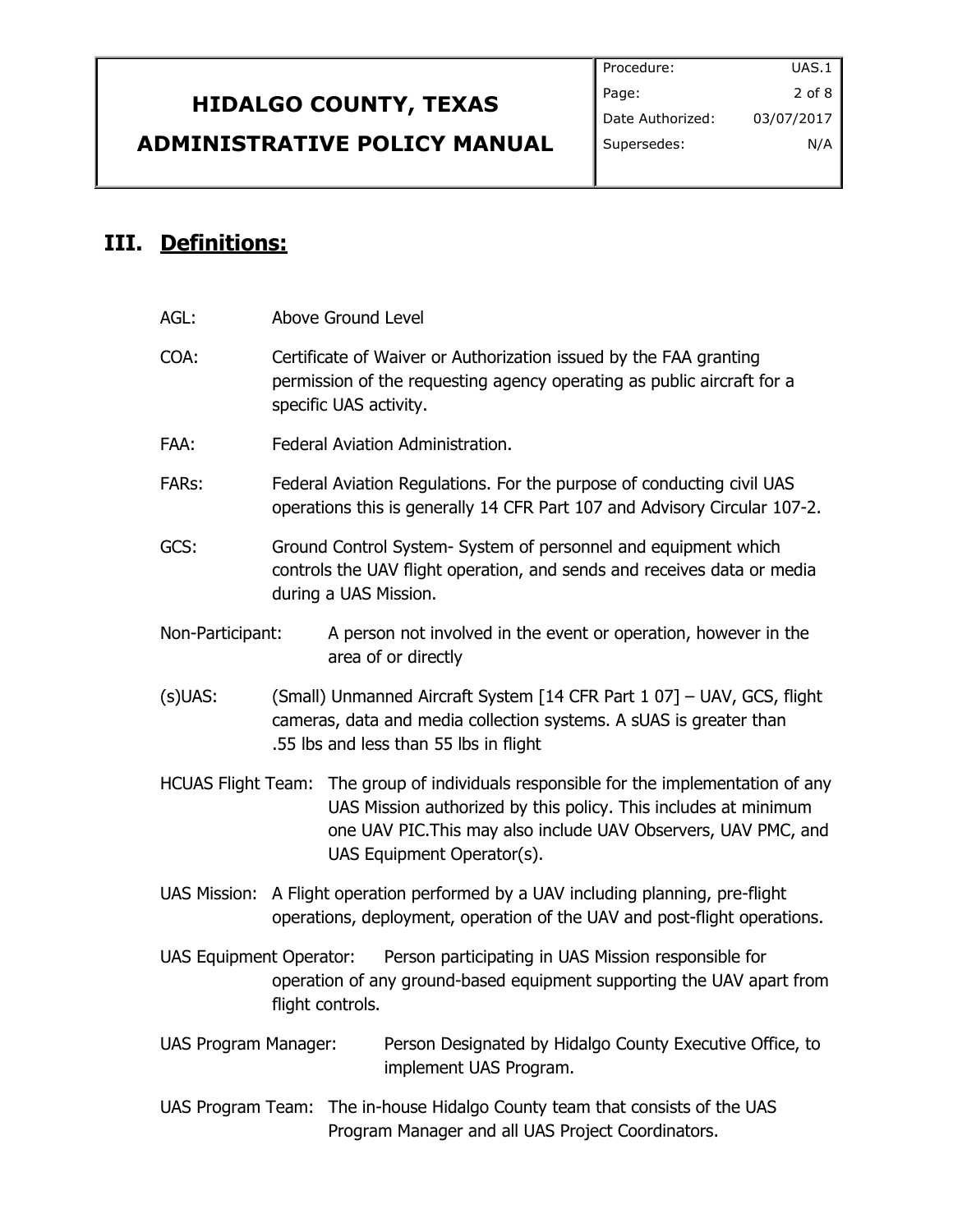|                                     | Procedure:         | UAS.1      |
|-------------------------------------|--------------------|------------|
| <b>HIDALGO COUNTY, TEXAS</b>        | Page:              | $3$ of $8$ |
|                                     | I Date Authorized: | 03/07/2017 |
| <b>ADMINISTRATIVE POLICY MANUAL</b> | Supersedes:        | N/A        |
|                                     |                    |            |

- UAS Project: A County UAS project developed by a Project Coordinator and vetted by HCUAS Program Team for implementation of UAS for a departmental task
- UAS (Departmental) Project Coordinator: Person designated by a Department Head or Elected Official to participate in UAS Program Team and implement UAS Program for their department.
- UAS Participant: A person participating in an event under County operations or under an Incident Command System with an ongoing UAS Mission. This includes persons being the object of the operation, such as a person in need of rescue.
- UAV: Unmanned Aerial Vehicle.
- UAV (Visual) Observer: Visual Observer: Person acting as safety officer in direct contact with UAV PIC and UAV PMC during UAS mission responsible for relaying observations and hazards to the UAV PMC and to maintain situational awareness of GCS environment and UAV flight environment.
- UAV (Remote) PIC: Pilot in Command: UAV Pilot remotely in control of a County UAV and is the final authority over UAV operations during a UAS Mission; provided, that all missions will be conducted in accordance with approved Project guidelines and parameters. A UAV PIC must be in control or able to immediately take manual control of a UAV in flight at all times and must be certified under Hidalgo County UAS Program to be a PIC for UAS Missions and hold a valid FAA Remote Pilot Certification with a UAS rating.
- UAV (Remote) PMC: Person Manipulating Controls: Person certified through Hidalgo County UAS Program to operate a UAV in flight during a UAS Mission. The PMC must have a valid FAA Remote Pilot Certification with a UAS rating.

# **IV. Applicability:**

This policy applies to all County departments and offices that utilize the County's UAS program. The UAS will only be operated by County employees trained and certified through the County's UAS Program and/or the FAA, as applicable.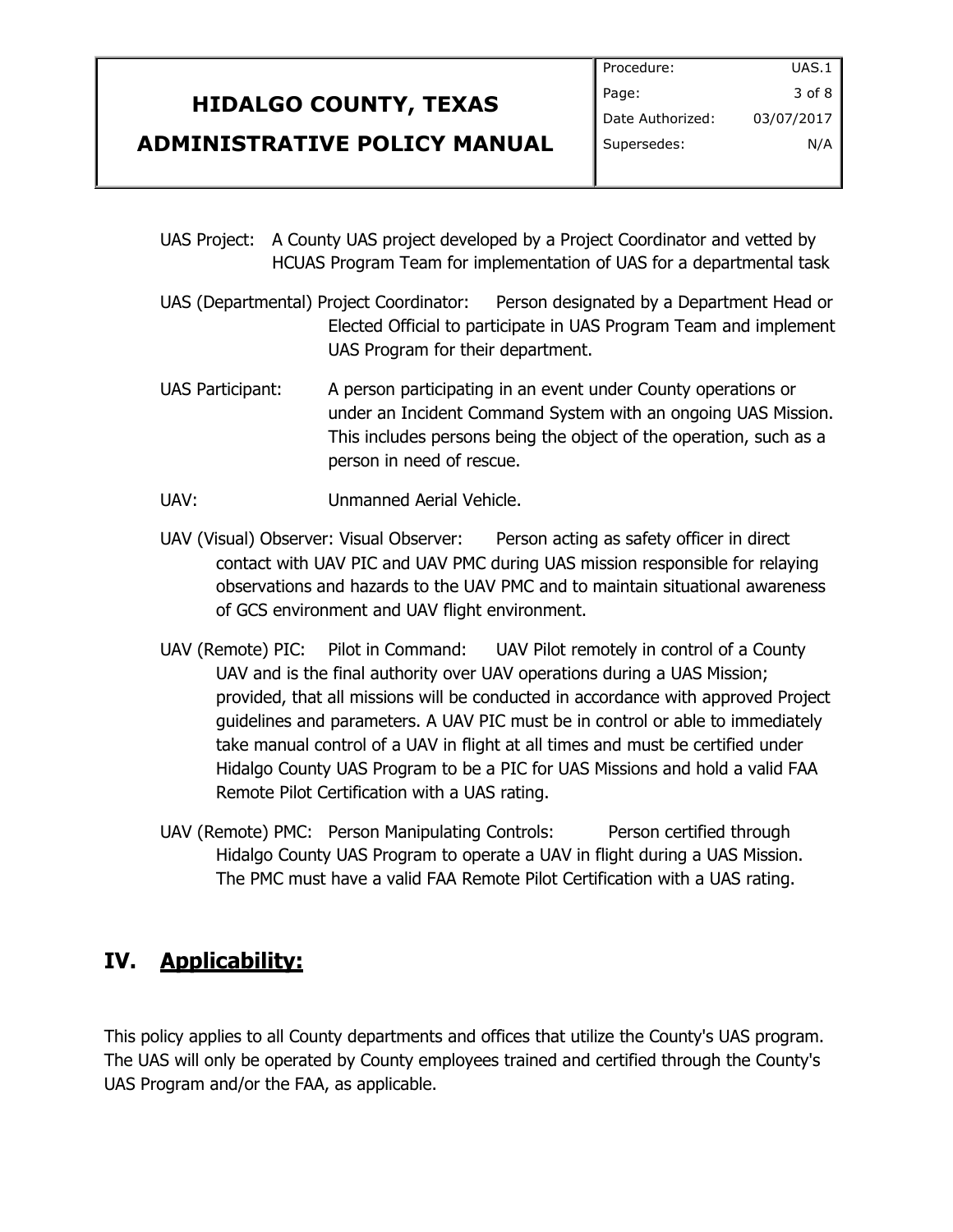|                                     | Procedure:       | UAS.1      |
|-------------------------------------|------------------|------------|
| <b>HIDALGO COUNTY, TEXAS</b>        | Page:            | 4 of 8 l   |
|                                     | Date Authorized: | 03/07/2017 |
| <b>ADMINISTRATIVE POLICY MANUAL</b> | Supersedes:      | N/A        |
|                                     |                  |            |

## **V. Compliance:**

It shall be the responsibility of each County Department Head (DH) and Elected Official (EO), as well as the UAS Program Manager and Office of Emergency Management, to ensure compliance with this policy and procedures adopted under the policy.

# **VI. General Provisions:**

The Hidalgo County UAS Program will be an iterative system created with the intent and understanding that as an emerging technology, the equipment, capabilities, regulations, acceptance and uses of the UAS may evolve over time. Hidalgo County will make the best use of the technology through continuing training, education and experience.

All County departments and offices will have access to UAS technology and may request participation in the program for County operations. The UAS may be used during multi- agency operations involving County resources or having County responsibility and may be utilized through agreement with other local government agencies. The UAS may also be used through the LRGVDC mutual aid agreements. Priority of the UAS will be given to emergency support within Hidalgo County over other operations. Only Hidalgo County UAV PICs will operate the Hidalgo County UAVs regardless of jurisdiction or mission location.

### **A) UAS Program**

The UAS Program will be managed through the Hidalgo County Executive Office. A UAS Program Manager will be assigned by the Office of Emergency Management. For any County department or office that intends to use the UAS, it is the responsibility of the Department Head or Elected Official to assign a UAS Project Coordinator to participate in the UAS Program Team and to coordinate usage of the equipment by that department or office and to develop their UAS Projects.

The UAS Program Manager or designee will be responsible for overall management of the UAS, implementation of the program, development of procedures and ensuring internal and external compliance with FAA and/or other regulatory agencies. The UAS Program Manager will work with the Department Heads and Elected Officials to educate their employees on the uses and benefits of the technology and to facilitate participation in the UAS Program. The UAS Program Manager or designee will be responsible for collecting flight logs and completing any reporting required by the FAA or other applicable agency.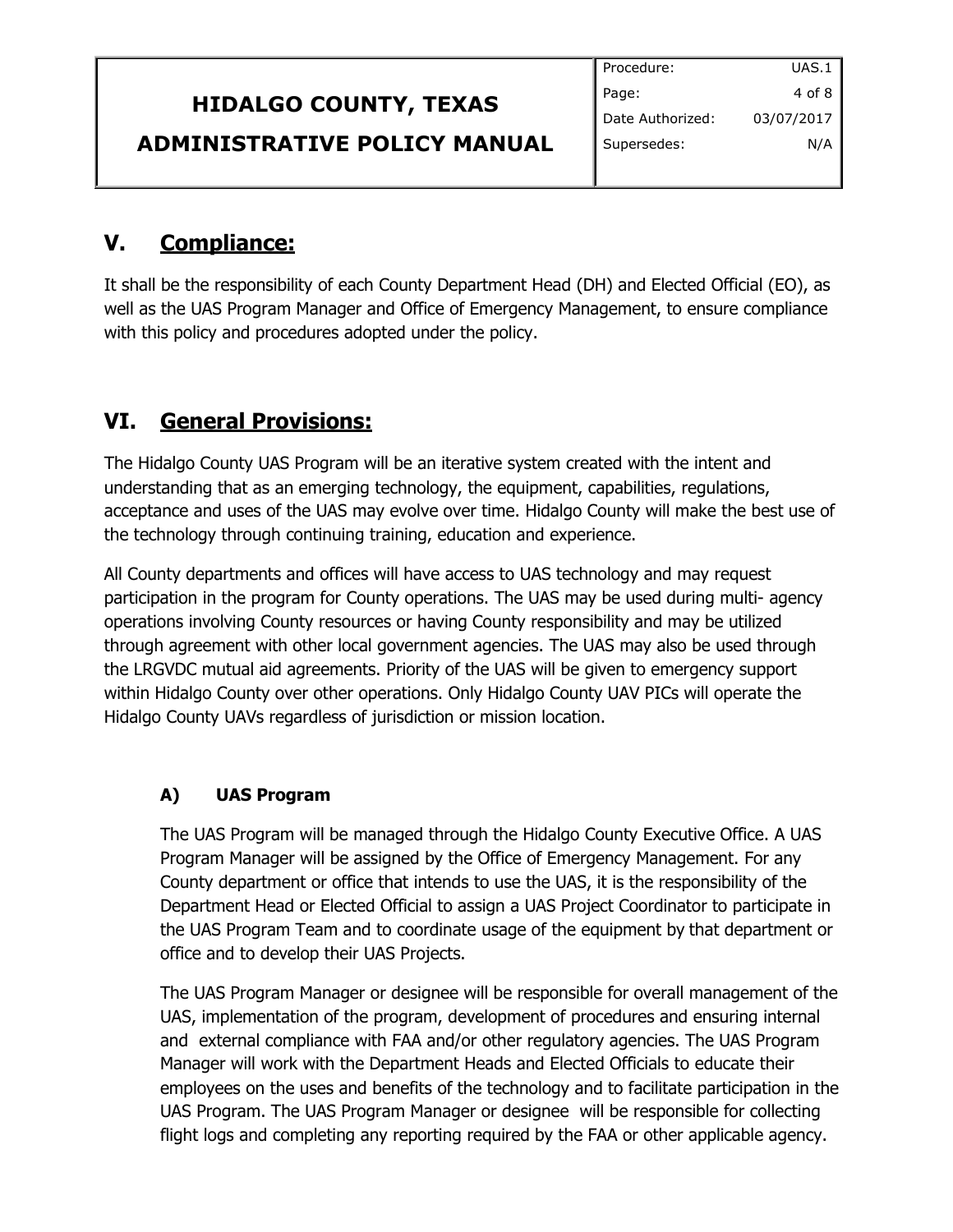# **HIDALGO COUNTY, TEXAS ADMINISTRATIVE POLICY MANUAL**

The UAS Project Coordinators will work closely with each other and the UAS Program Manager to manage and develop the UAS Program; they will be responsible for coordinating their departmental participation in the UAS Program including development of their UAS Projects and their implementation of the UAS Program.

UAS Program development will be through the UAS Program Team. Regular meetings of the UAS Program Team will be held to assess and develop the program at intervals determined by the Team.

All use or implementation of the UAS will follow this UAS Policy and will be through development of UAS Projects and UAS Missions.

### **B) Recordkeeping**

UAS Project Coordinators, UAS PIGs and UAS PMCs will be responsible for maintaining operational records required by the UAS Program or FAA requirements and for making those records available to the UAS Program Manager.

Any department or office collecting any type of data and/or records using the UAS is responsible to ensure compliance with Texas Administrative Code Title 13 Part 1 Chapter 7 Subchapter D  $\frac{67.125}{2}$  records retention schedules, chain of custody or security measures of the collecting department. The UAS Project Coordinator for each department or office is the custodian of the data and records collected.

### **C) Public Participation**

The UAS Program Manager will work with County Administration to educate and inform the public concerning use of the UAS to ensure understanding of its purpose, benefits and proper utilization in each programmatic application.

The ability to observe UAS Training, UAS Missions or other demonstrations will be made available to the extent it is reasonable, safe and will not interfere in the mission or training objective.

### **D) Privacy**

The public's right to privacy and civil liberties will be paramount in UAS Project development and UAS Mission planning. Each UAS Project will describe privacy considerations, applicable privacy laws, and data collection types and methodology, data use, data retention and data dissemination specific to the project objective. Failure to respect privacy concerns and adhere to Project guidelines and parameters may result in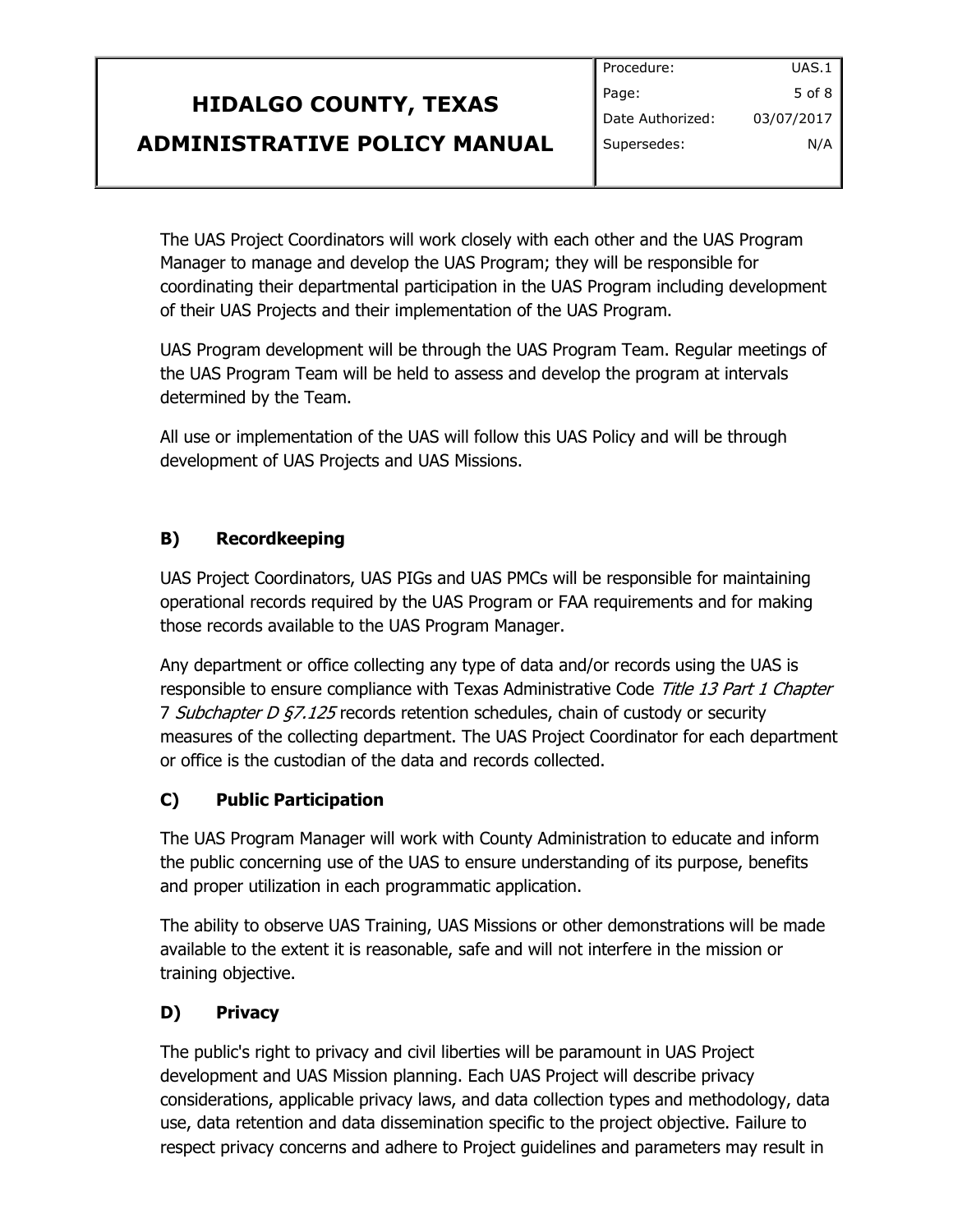|                                     | Procedure:       | UAS.1      |
|-------------------------------------|------------------|------------|
| <b>HIDALGO COUNTY, TEXAS</b>        | Page:            | 6 of 8     |
|                                     | Date Authorized: | 03/07/2017 |
| <b>ADMINISTRATIVE POLICY MANUAL</b> | Supersedes:      | N/A        |
|                                     |                  |            |

removal from the UAS Program Team, and could result in disciplinary action for employees, up to and including termination, and dismissal of volunteers from search and rescue, law enforcement and other volunteer groups working with the County.

UAS Projects will be reviewed by the UAS Program Team and legal counsel annually through 2019 and every third year thereafter for compliance with common privacy and civil liberties practices, regulations or laws.

#### **E) Equipment**

Hidalgo County UAS equipment will be managed under the Executive Office. The UAS Program Manager will be responsible for ensuring all users of the equipment have appropriate levels of training, verifying certifications and ensuring the UAS is properly maintained. All supporting software, equipment registrations, radio licensing or other federal programs and requirements will be obtained or monitored by the UAS Program Manager.

The Purchase or housing of additional UAS equipment is prohibited unless approved by Executive Office and UAS Program Manager is notified of such equipment. The UAS Project Coordinator of any department housing or purchasing equipment such as a UAV, flight camera or other aerial equipment is responsible for compliance with this UAS Policy and the UAS Program, and to coordinate these efforts with UAS Program Manager.

#### **F) Training**

All members of the Hidalgo County UAS Program Team are required to complete training outlined in the UAS Program Procedures and will be required to perform regular practice, participation or continuing education as required by the program. Certain operations have requirements by the FAA that must be fulfilled in order to perform functions such as piloting a UAV or overseeing flight operations during UAS Missions. If the Department requires a Visual Observer the person designated as Visual Observer must attend county approved training.

PIGs must maintain UAV proficiency with a minimum of 4 hours of flight time within a calendar month. Members who do not have any documented training or flight time with a span of 90 days shall be grounded until the completion of required flight time hours.

All training will be pre-approved in writing by the appropriate UAS Project Coordinator and based on departmental and UAS Program Procedures. All trainings will be posted through UAS Program schedule.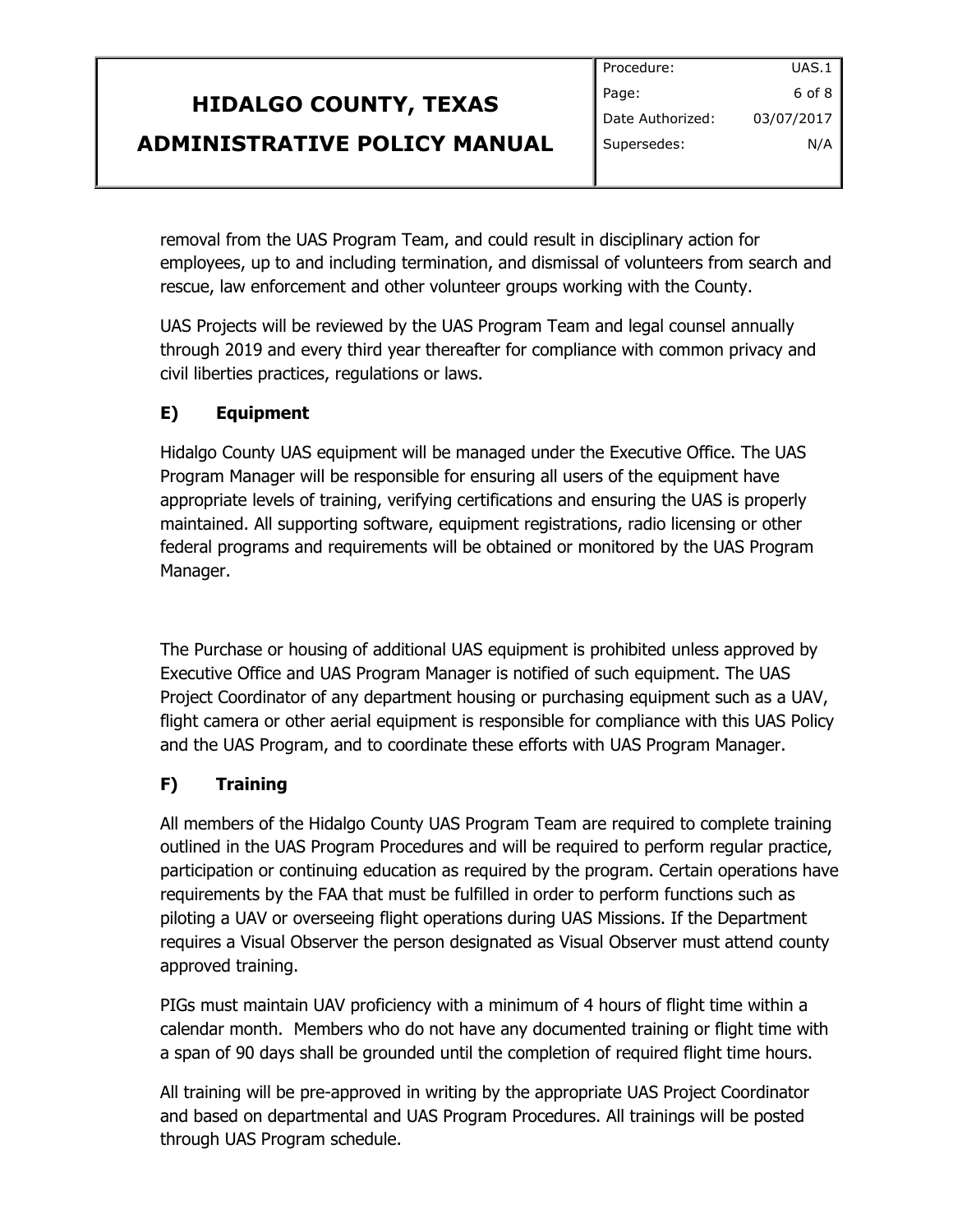|                                     | Procedure:       | UAS.1        |
|-------------------------------------|------------------|--------------|
| <b>HIDALGO COUNTY, TEXAS</b>        | Page:            | $7$ of 8 $ $ |
|                                     | Date Authorized: | 03/07/2017   |
| <b>ADMINISTRATIVE POLICY MANUAL</b> | Supersedes:      | N/A          |
|                                     |                  |              |

### **G) Certification**

Only participants of the UAS Program Team who successfully complete Hidalgo County UAS training program and, if necessary, FAA certification for the operation of a small UAV, will be considered certified to function as part of a UAS Flight Team for UAS Missions. Certified persons on the UAS Flight Team may include UAV PIC, UAV PMC, UAV Observer and UAS Equipment Operators.

Non-Certified persons include a UAS Participant and a Non-Participant.

#### **H) Basic UAS Program**

The Basic UAS Program includes any operations that fall under FAA guidelines and limitations outlined under what is known as "FAA Part 107". This generally includes rules regarding the speeds, distances and environmental conditions available to create safe and easily manageable operations along with associated FAA training.

#### **I) Special UAS Services Program**

The Special Services Program relates to public safety and emergency situations that may be authorized under a GOA or Part 107 waiver. The purpose of the GOA or Part 107 waiver is to allow the County to conduct public aircraft operations to meet the County needs for public safety and emergency situations.

#### **J) UAS Mission Implementation**

UAS Missions will only be performed if requested by or through a UAS Project Coordinator and posted to a UAS Program schedule. UAS Missions fitting a pre- approved UAS Project may be approved by the UAS Project Coordinator. UAS Missions outside the pre-approved UAS Projects will need additional approval by either the County Sheriff or his designee for any law enforcement related mission, and by the Office of Emergency Management or Fire Marshal's Office for search and rescue, wildfire or other operation.

Requests for support by outside agencies will be made through the Office of Emergency Management and will require additional approval by the UAS Program Manager and the Executive Office, and/or the County Sheriff or his designee for any statutory duty related to law enforcement.

A UAS Mission shall only be performed if deemed safe by the UAV PIC, is within the certified limits of the UAV PIC and is within the limitations of FAA Part 107 or Certificate of Waiver or Authorization.

HCUAS Flight team members must contact Hidalgo County Sheriff's Office